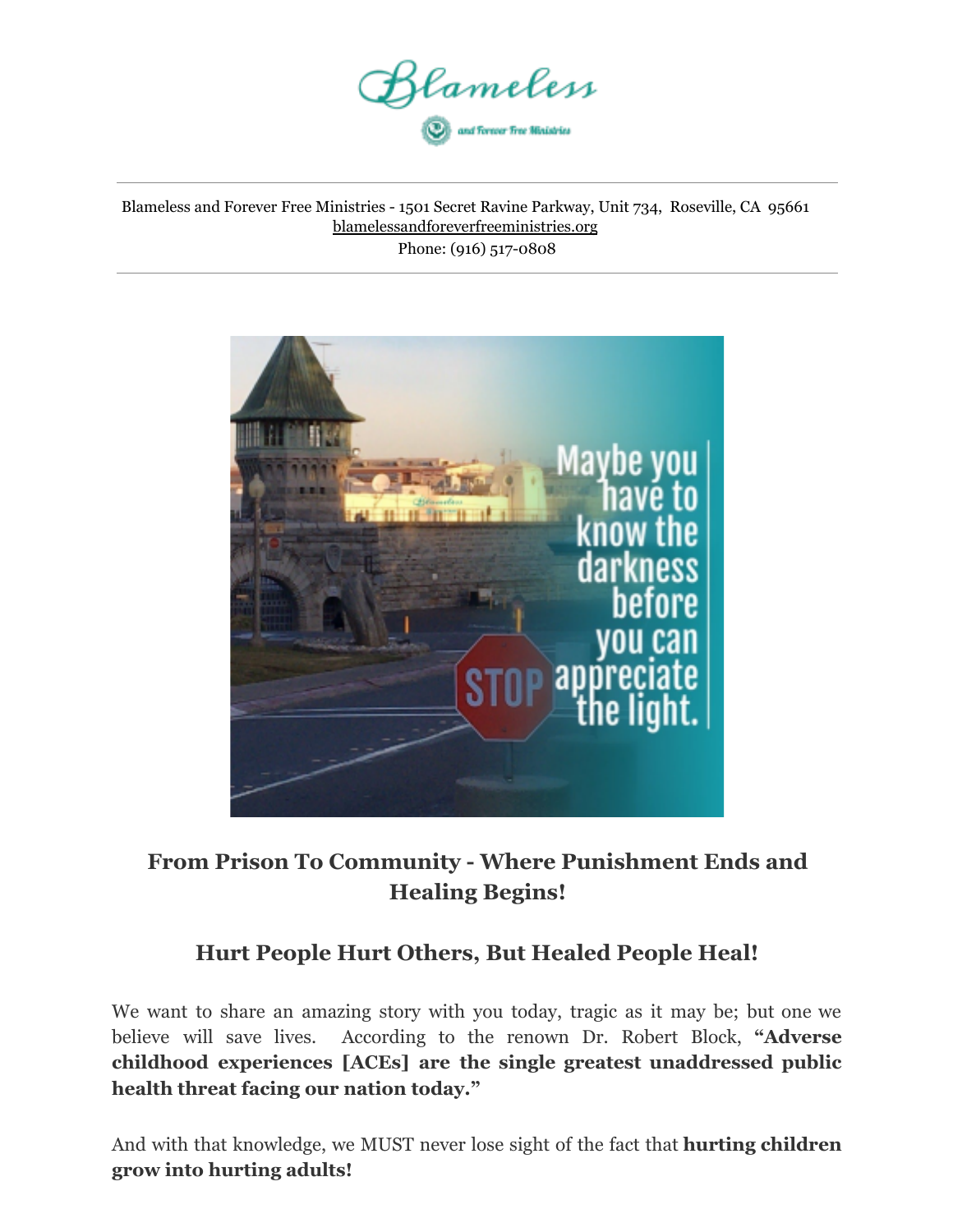The trauma of the past notifies us of the pressing issues and challenges of today. Trauma exists in the hearts, minds and bodies of many of our incarcerated. And we get this opportunity and honor to help our residents inside Folsom State Prison as they write the next, more profound, restorative chapters of their lives.

**Working together, we not only receive healing ourselves, but future generations will also reap the benefits of what we sow. And that is the goal of the ACE-Aware Initiative; reducing ACEs and trauma by 50 percent in the course of one generation.**

**Education and awareness about adverse childhood [experiences](https://www.blamelessandforeverfreeministries.org/trauma-wounds) are the [essential first steps](https://www.blamelessandforeverfreeministries.org/trauma-wounds)** in understanding the stories of our incarcerated.

In order to decrease criminal recidivism, treatment intervention must focus on the effects of early-life experiences the moment one first enters state prison. If we don't, generations of offenders will be born. And with our prison systems overwhelmed with over 2.2 million residents with the highest levels of trauma and ACE scores ever, it's obvious our carceral system no longer works; in fact, it never did!

ACEs screening helps us to connect, engage in and collaborate with the residents inside the prison who are in pursuit of healing and wellness. This is the driving force, after all, of **Dr. [Nadine](https://youtu.be/95ovIJ3dsNk) Burke Harris' work** as the first California Surgeon General in leading system reform, and why Blameless is honored to be a part of the ACE-Aware Initiative, prioritizing rehabilitation, through recognition and response of the effects that ACEs have on our biological systems while addressing the lifelong impacts of trauma.

#### **No App Can Replace Human Contact!**

The ACE-Aware Initiative and the strength of our community safety net **exposed a tremendous need: No app can replace human contact!** Humanity craves connection and relatedness. It taps into our emotional lifeline that we all need in order to survive what COVID has deprived!

Trauma screening is a twofold blessing in that its early intervention serves also as a prevention. In walking through the screening itself, we get the opportunity to connect with and be a buffer zone that is not only caring and empathetic, but a resilience builder, to the resident's stressors.

Trauma-informed care (TIC) recognizes and responds to the signs, symptoms and risks of trauma to better support the health needs of residents inside our prisons who have experienced ACEs and toxic stress. Research shows that early detection, early intervention, and TIC can improve health outcomes significantly.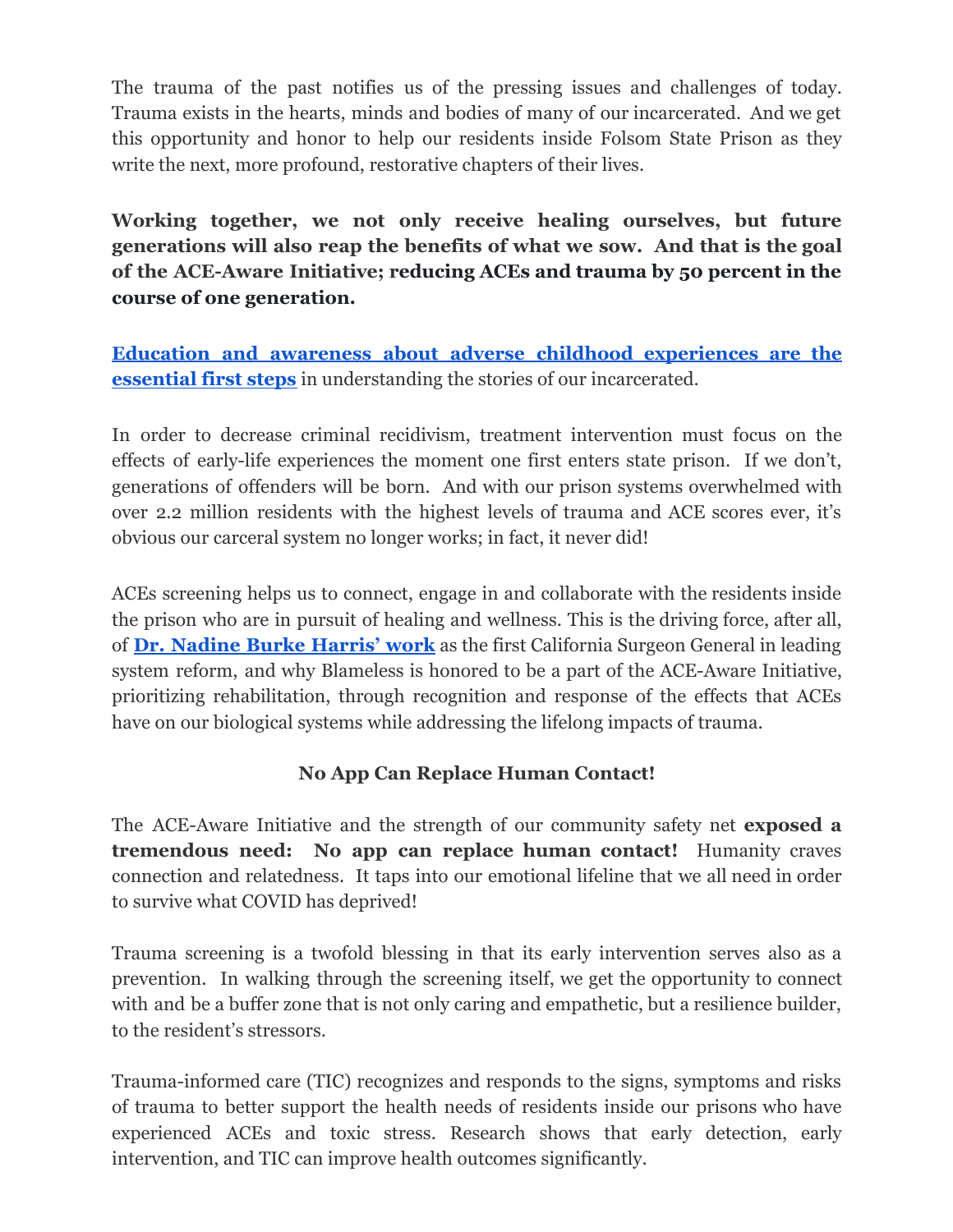It's through these teachable moments and engagement, by educating others about the effects of trauma and offering new tools of feedback and possibilities, we get blessed with another door opening encouraging the disruption of the perpetuation of generational trauma by developing new skill mindsets.

## **Hurt people may hurt others, but healed people heal!**

There's no way to further rationalize that healing can or will occur without human connection and presence in fellowship. **No app can replace human contact!**

Due to the isolation and loneliness that has wreaked havoc on the **2,100 [residents](https://www.cdcr.ca.gov/research/wp-content/uploads/sites/174/2021/02/Tpop1d210210.pdf) alone sitting in [Folsom](https://www.cdcr.ca.gov/research/wp-content/uploads/sites/174/2021/02/Tpop1d210210.pdf) State Prison,** after being in lockdown for a year now, their physical, mental and cognitive health has deteriorated, causing depression and suicidal ideation. This has been triggered by social isolation due to COVID-19 and the instability and forfeiture of the programming and activities inside the prison being compromised.

Lack of social connection heightens health risks as much as smoking 15 cigarettes a day or having an alcohol-use disorder, according to Dr. Julianne Holt-Lunstad, PhD. She also notes, **"There is robust evidence that social isolation and loneliness significantly increases risk for premature mortality, and the magnitude of the risk exceeds that of many leading health indicators."**

**This is our collective impact opportunity to transform lives and culture** and shift the paradigm by building a network of care that our communities are in dire need of; focusing on healing and wholeness for safer communities along with severing generational cycles of crime.

How can we be supportive, empathetic and more nurturing to one another? We are being called to add more humanity, connectivity and forgiveness to how we care for, engage in and support ourselves and those we serve. **Predictability and consistency lead to stability;** that's what solid relationships in community offer others impacting physical and mental needs for life.

#### **Raising awareness that's inspirational, educational and relational.**

Blameless decided to write new programming; to continue to somehow meet the behavioral needs and changes during isolation. Writing new programs is one thing, but printing out lengthy coursework is another. It's not only costly, timely and piecemealed, but inefficient due to shipping demands and governmental restrictions.

With over 2,100 residents alone at Folsom State Prison, **"facilitation"** became the **"key"** *missing link* tying it all together due to the relational element of community that delivers safety, predictability, accountability and stability. We all need a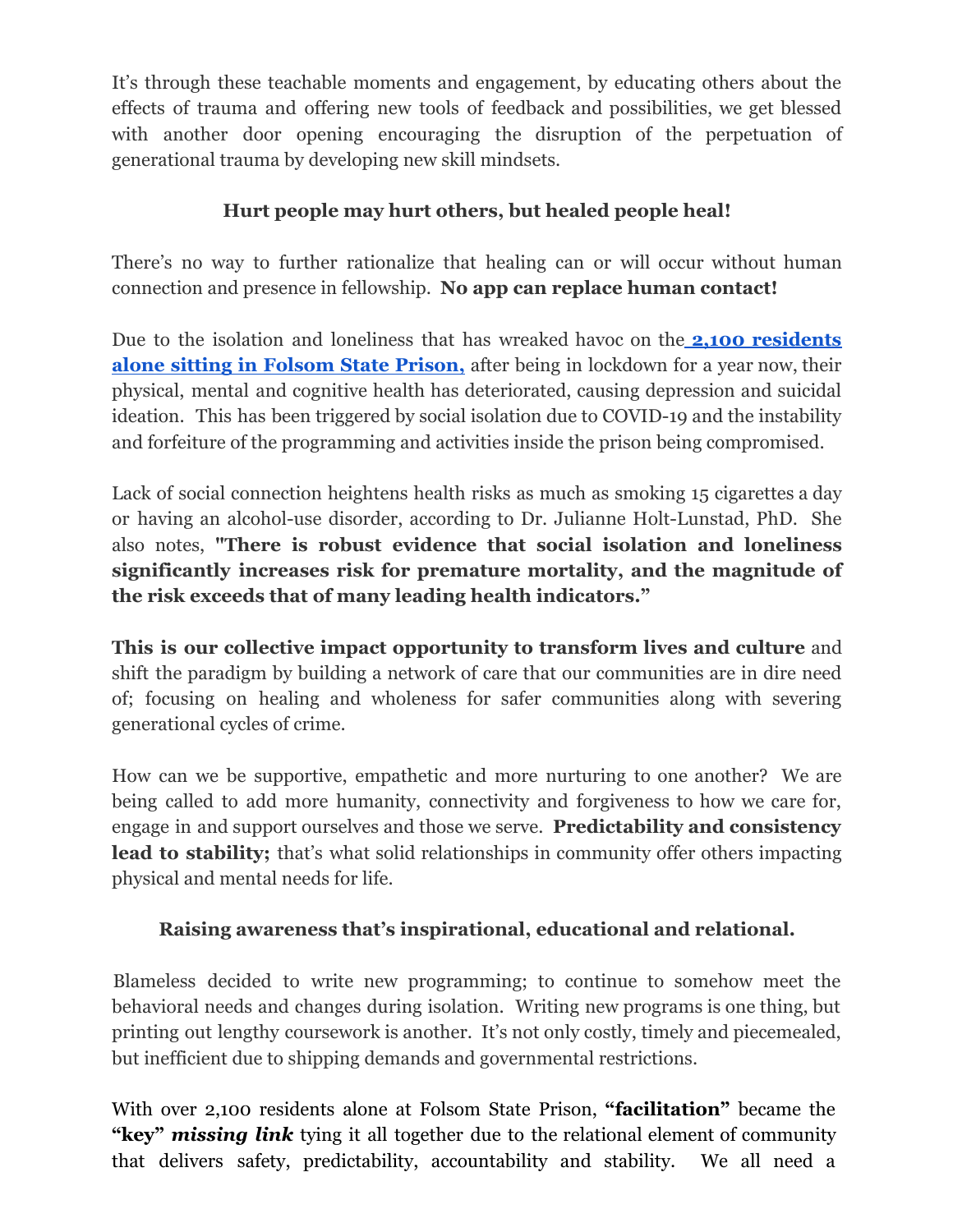consistent, invested community to surround us while promoting changed behaviors. Safety and consistency is an essential element needed for trauma-informed prison care.

Failing to recognize that 95% of our offenders will be released back into our communities as our new neighbors, with or without rehabilitation, yields nothing but mass incarceration, overcrowded prisons and a homeless epidemic. The majority of our residents re-enter society in worse shape than when they entered state prison in the first place because of a lack of focus on rehabilitation and we wonder why our recidivism rates are so high.

If we look at the men and women who are incarcerated, they have the highest levels of trauma and abuse in their lives due to adverse childhood experiences and environments. And we put them in a system that was NEVER designed to work with people with that kind of history in the first place. What were we thinking?

Our overcrowded prisons and jails are filled with caged and traumatized residents, leaving many children and families suffering. We need to invest in people, not prisons, in order to initiate transformation that changes the culture and that requires rehabilitation. Transforming our prisons through trauma-informed care is essential for healing and wholeness and restored lives for all affected by crime.

That is why we are asking for your generous support and gifting of tablets/laptops that will help change and save many lives and help us bring healing, wholeness and second chances to our incarcerated through constant programming and connection.

The founder of Blameless used to be like most people; never gave much thought to our prison residents until her own family's generational dysfunction exposed the need behind a need and the great cause that so many turn their backs on: Re-Offenders Lack Relationships!

Having a facilitator's presence on a tablet/laptop screen fulfills that consistent, stable human need for comfort and trust, along with facilitating the class and instruction. It also opens the door virus-free for all to participate at selected times in order to continue the healing process in keeping the stability of the programs intact and ongoing through communications, education and human contact.

Our board of directors is enthusiastic about this program and eager to launch it **since we aim for Folsom State Prison to be an iconic symbol of healing and wholeness where all parties transform culture through trauma-informed practices. But we need to start rehabilitation on day one, not five or ten years down the road of their incarceration. Healing takes time!**

We understand how many feel about our incarcerated, but please hear the founder's heart out before any more judgment arises: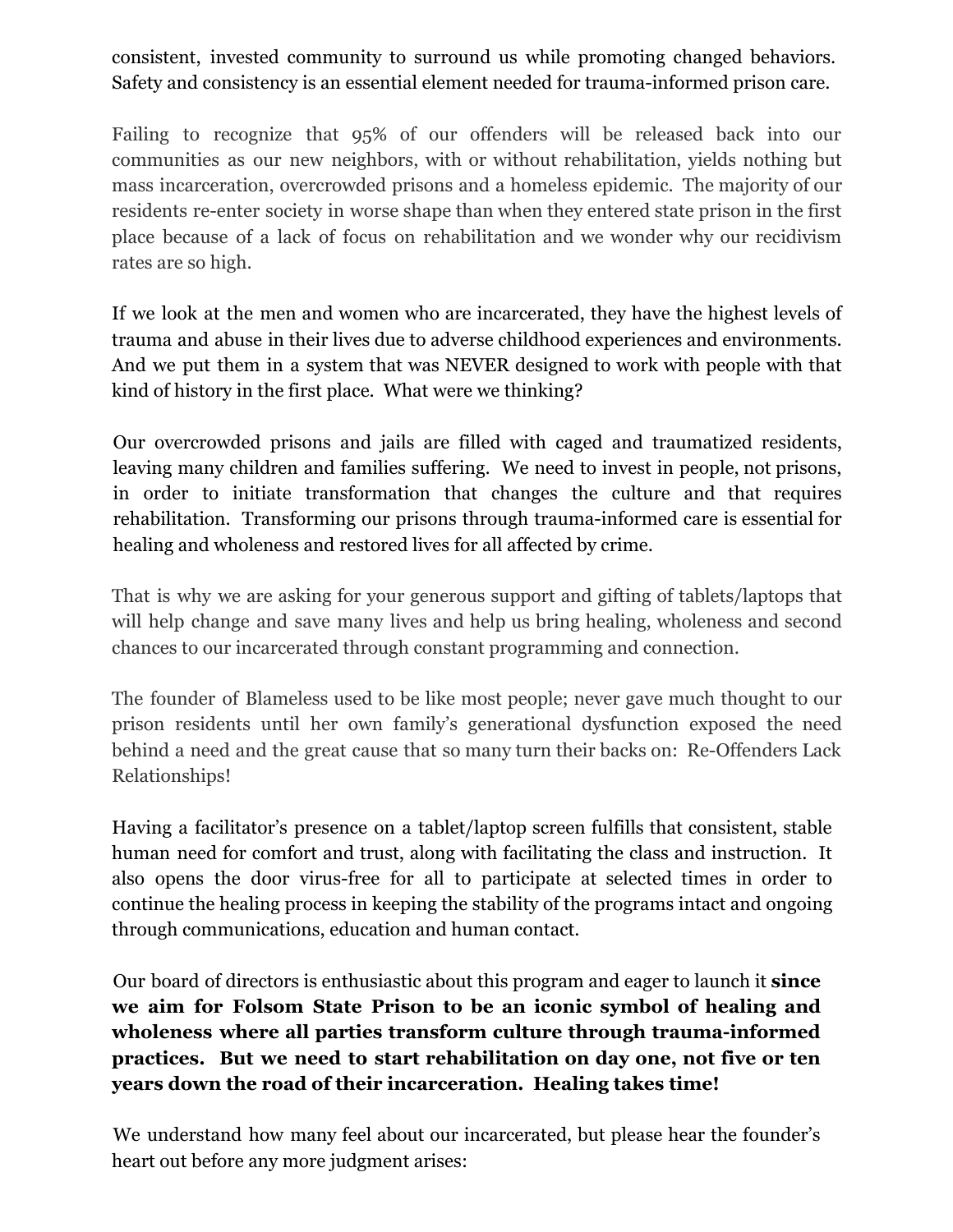**We can't just pretend to love others. We have to really love them!!! Hate what is wrong. Hold tightly to what is good (Romans 12:9). Yes, they're someone's child who came from a rough childhood, but redemption is possible and transformation occurs when we invest in lives, not prisons!**

We have all lived through this past year in some sort of shackles ourselves and isolation. And I'm sure we've even felt a snippet of what it's like to be imprisoned due to COVID-19's restrictions.

We are honored to meet so many amazing residents inside our prisons. Most are not the monsters the media portrays, and many committed their crimes before the tender age of 18 when their brains were still developing and processing, and their lives have significant worth and value. In fact, most of them are loving, compassionate, hard working and quite humble. They just want to give back, receive forgiveness and learn how to be successful members of society upon release.

They are dealing with old traumas that they never understood how or why the triggers from their violent and traumatic pasts contributed to criminal conduct and the generational strongholds that have molded and entangled the behaviors of their lifestyles and their families.

## **Taking the time to be silent and listen changes lives! If only we could all seek to understand before seeking to be understood!**

It's time to change the narrative and bring healing into our communities through communication instead of division and discrimination. Our incarcerated deserve love, forgiveness and second chances, but it's going to take every fiber of our community's safety net to help in some way with this great need!

Changing the residents' environment, first of all, is of the utmost importance! They need contact, connection and communications.

Blameless will continue facilitating our healing circle groups along with the coursework through the internet, but our emergency situation herein lies with the **GRAND NEED** of an influx of approximately **2,066 [tablets/notebooks](https://www.cdcr.ca.gov/research/wp-content/uploads/sites/174/2021/02/Tpop1d210217.pdf) for our men's prison side at FSP, along with 63 [tablets/notebooks for our women's](https://www.cdcr.ca.gov/research/wp-content/uploads/sites/174/2021/02/Tpop1d210217.pdf) side.**

We are excited to have this **HUGE NEED** because every new challenge fulfilled is a gift from above and we would love to partner with you personally as one of our many donors in helping make Folsom State Prison the first healing center pilot experiment where staff, incarcerated members and their families can participate together in being a bridge created solely to solve problems that restores lives in our communities while severing this intergenerational cycle of violence!